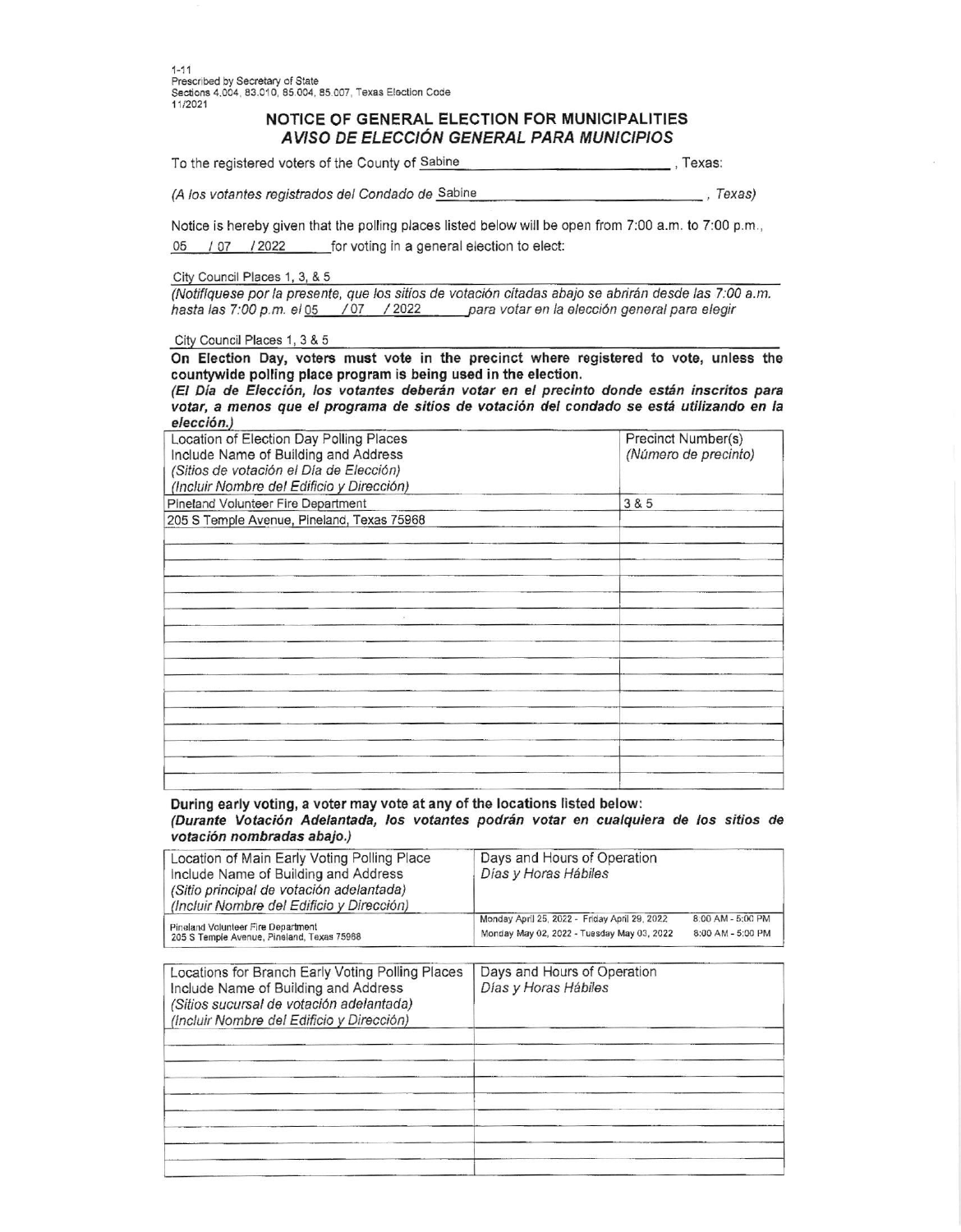| Applications for ballot by mail shall be mailed to:<br>(Las solicitudes para boletas que se votarán adelantada por correo deberán enviarse a:)                                                                                          |
|-----------------------------------------------------------------------------------------------------------------------------------------------------------------------------------------------------------------------------------------|
| Sheena Moody                                                                                                                                                                                                                            |
| Name of Early Voting Clerk                                                                                                                                                                                                              |
| (Nombre del Secretario/a de la Votación Adelantada)                                                                                                                                                                                     |
| PO BOX 6                                                                                                                                                                                                                                |
| Address (Dirección)                                                                                                                                                                                                                     |
| Pineland<br>75968                                                                                                                                                                                                                       |
| Zip Code (Código Postal)<br>City (Ciudad)                                                                                                                                                                                               |
| 409-584-2390                                                                                                                                                                                                                            |
| Telephone Number (Número de teléfono)                                                                                                                                                                                                   |
| copwater75968@gmail.com                                                                                                                                                                                                                 |
| Email Address (Dirección de Correo Electrónico)                                                                                                                                                                                         |
| https://www.facebook.com/City-of-Pineland-102397487785019                                                                                                                                                                               |
| Early Voting Clerk's Website (Sitio web del Secretario/a de Votación Adelantada)                                                                                                                                                        |
| Applications for Ballots by Mail (ABBMs) must be received no later than the close of business on:<br>(Las solicitudes para boletas que se votarán adelantada por correo deberán recibirse no más tardar<br>de las horas de negocio el:) |
| 04<br>(date)(fecha)                                                                                                                                                                                                                     |
| Federal Post Card Applications (FPCAs) must be received no later than the close of business on:<br>(La Tarjeta Federal Postal de Solicitud deberán recibirse no más tardar de las horas de negocio el:)<br>126<br>(date)(fecha)         |
|                                                                                                                                                                                                                                         |
| February<br>20 22<br><b>Issued this</b><br>day of<br>(month)<br>(dav)<br>(vear)                                                                                                                                                         |

 $\overline{z}$ 

| issued this                            | day of |         |          |        | $20 - 4$ |       |  |
|----------------------------------------|--------|---------|----------|--------|----------|-------|--|
| (day)                                  |        | (month) |          | (year) |          |       |  |
| (Emitada este día                      | 17     | de      | February |        | 20       | 22    |  |
|                                        | (día)  |         | (mes)    |        |          | (año) |  |
| Signature of Mayor (Firma del Alcalde) |        |         |          |        |          |       |  |

Signatyre of Mayor *(Firma del Alcalde)*